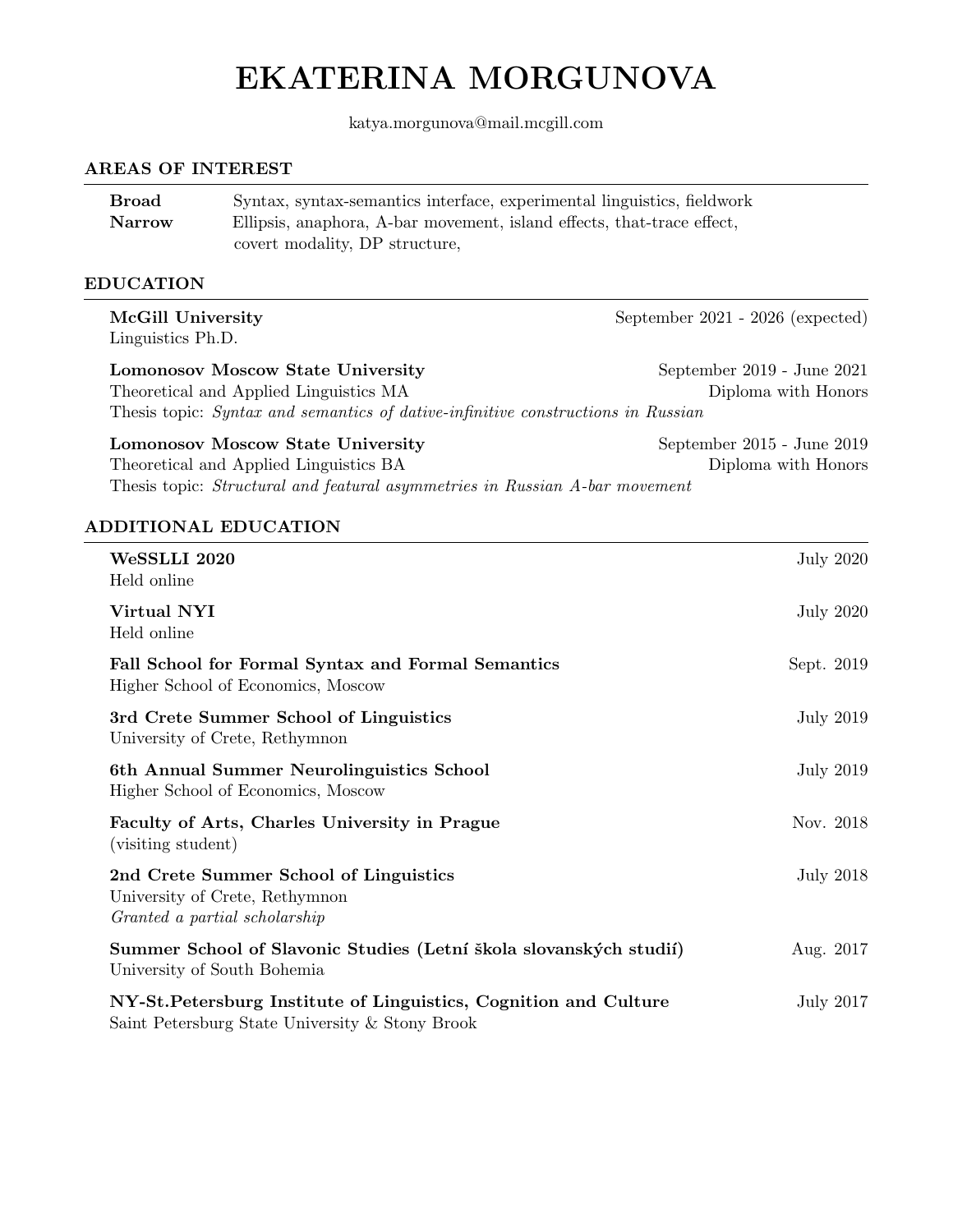# PAPERS

| Complementizer-trace effect in Russian.<br>In Proceedings of the 29th Conference of the Student Organization<br>of Linguistics in Europe (26-28 January 2021, Leiden University Centre for Linguistics).                  |           | 2021      |
|---------------------------------------------------------------------------------------------------------------------------------------------------------------------------------------------------------------------------|-----------|-----------|
| [in Russian] Complementizer-trace effect in Russian.<br>In A. Gerasimova, E. Lyutikova (eds.) Russian Islands in the Light of Experimental Data.                                                                          |           | 2021      |
| [in Russian] Island properties of the declarative clause with the complementizer chto.<br>In A. Gerasimova, E. Lyutikova (eds.) Russian Islands in the Light of Experimental Data.                                        |           | 2021      |
| [in Russian] Island constructions in Russian.<br>In A. Gerasimova, E. Lyutikova (eds.) Russian Islands in the Light of Experimental Data.                                                                                 |           | 2021      |
| [with Ilya Naumov, in Russian] So similar, yet so different: correlatives<br>and indefinites in Balkar. In <i>Small languages in big linguistics. Conference proceedings.</i>                                             |           | 2020      |
| <i>uith Ilya Naumov</i> Towards a unified analysis of correlatives and indefinites<br>in Balkar. In Proceedings of the Tu+5 Workshop on Turkish, Turkic and the languages<br>of Turkey.                                   |           | 2020      |
| [in Russian] Featural asymmetries in extraction out of the strong islands in Russian.<br>In Typology of Morphosyntactic Parameters $2(1)$ .                                                                               |           | 2019      |
| [in Russian] Island constraints and movement asymmetries in Russian.<br>In Russian Grammar: Active Processes in Language and Speech. Conference proceedings.                                                              |           | 2019      |
| Scrambling-derived sluicing-like constructions.<br>In Proceedings of WAFL 14, MIT Working Papers in Linguistics, 90.                                                                                                      |           | 2019      |
| "Head of an XP" fragments in Russian. In Russian Linguistics 43(2).                                                                                                                                                       |           | 2019      |
| Fragment answers in Russian and Georgian:<br>Evidence in favor of the PF-movement in ellipsis.<br>In Typology of Morphosyntactic Parameters $1(1)$ .                                                                      |           | 2018      |
| The verb ti:x in Barguzin Buryat a case of overt surface anaphora.<br>In Proceedings of the 26th Conference of the Student Organization<br>of Linguistics in Europe (14-16 February 2018, University College London, UK). |           | 2018      |
| <i>(in Russian)</i> Elliptical construction with the verb $tix\omega$ in Buryat.<br>In Small Languages in Big Linguistics. Conference proceedings.                                                                        |           | 2017      |
| <b>CONFERENCE TALKS</b>                                                                                                                                                                                                   |           |           |
| <i>vith David Shanks</i> On the left periphery of the Kirundi noun phrase.<br>Talk at the 1st Toronto-Montreal Bantu Colloquim (Ba-TOM 1)                                                                                 |           | May 2022  |
| Complementizer-trace effects in Russian.<br>Poster presentation at 29th Conference of the Student Organization<br>of Linguistics in Europe (ConSOLE 29), Leiden University.<br>(virtual presentation)                     |           | Jan. 2021 |
| [with Ilya Naumov, in Russian] So similar, yet so different:<br>correlatives and indefinites in Balkar.<br>Talk at Small Languages in Big Linguistics, Lomonosov MSU. (virtual presentation)                              | Apr. 2020 |           |
| [with $I$ lya Naumov] Towards a unified analysis of correlatives and indefinites<br>in Balkar.                                                                                                                            | Feb. 2020 |           |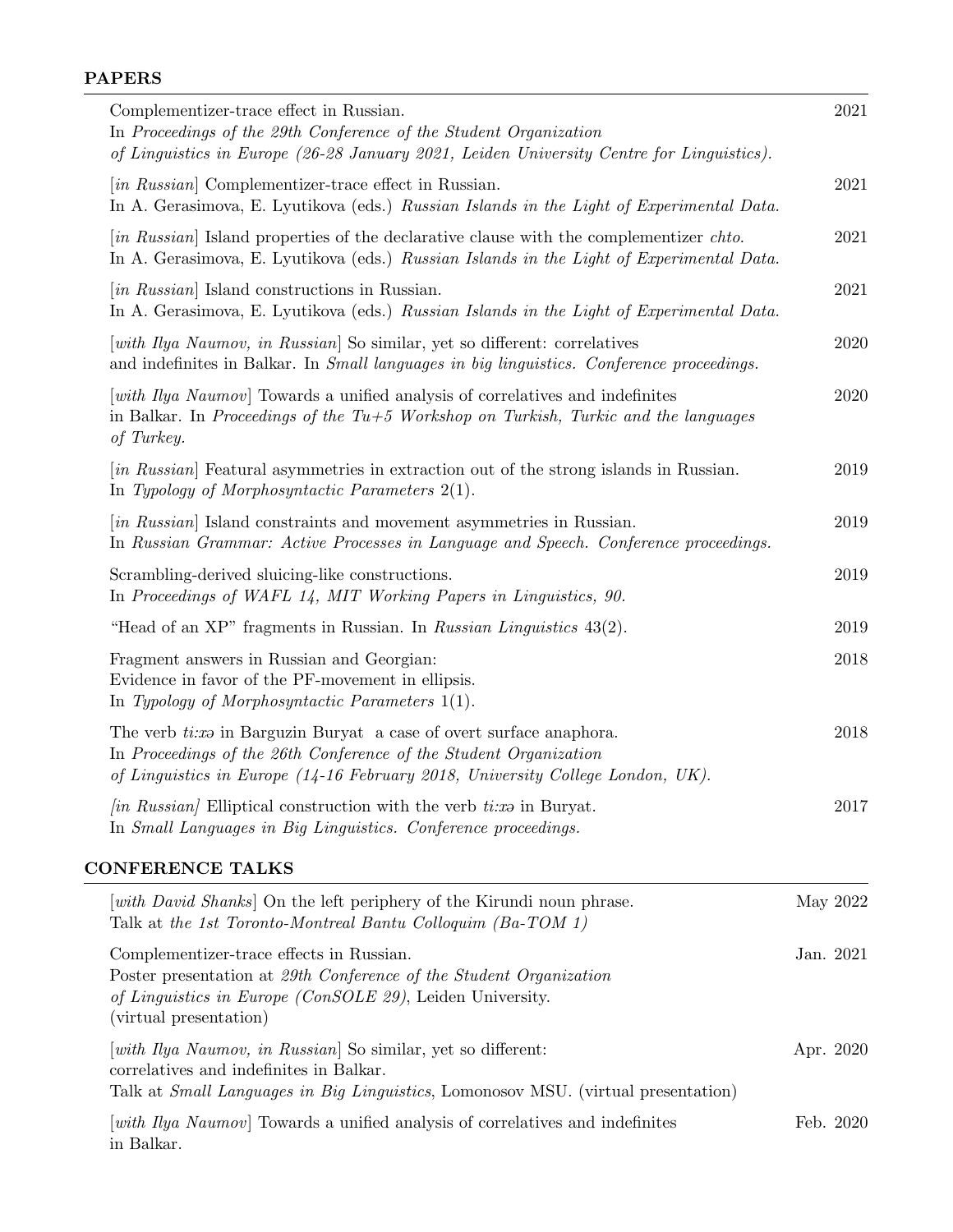| Talk at the 5th Workshop on Turkish, Turkic and the languages of Turkey $(Tu+5)$ ,<br>University of Delaware.                                                                                                              |           |
|----------------------------------------------------------------------------------------------------------------------------------------------------------------------------------------------------------------------------|-----------|
| [in Russian] Feature asymmetries in extraction out of strong islands in Russian.<br>Talk at the 9th Conference in the series<br>Typology of Morphosyntactic Parameters, Pushkin Institute.                                 | Oct. 2019 |
| [in Russian] Island constraints and movement asymmetries in Russian<br>Talk at Russian Grammar: Active Processes in Language and Speech,<br>Yaroslavl State Pedagogical University.                                        | May 2019  |
| [in Russian] Fragment answers in Russian and Georgian: Evidence in favor of<br>the PF-movement in ellipsis.<br>Talk at the 8th Conference in the series Typology of Morphosyntactic Parameters,<br>Pushkin Institute.      | Oct. 2018 |
| Scrambling-derived sluicing-like constructions.<br>Poster presentation at the 14th Workshop on Altaic Formal Linguistics<br>( <i>WAFL 14</i> ), MIT.                                                                       | Oct. 2018 |
| The verb times in Barguzin Buryat — a case of overt surface anaphora.<br>Talk at the 26th Conference of the Student Organization of Linguistics in Europe<br>$(ConSOLE 26)$ , UCL.                                         | Feb. 2018 |
| [in Russian] The problem of the analysis of sluicing constructions in Buryat.<br>Talk at the 14th Conference on Typology and Grammar for Young Scholars,<br>Institute for Linguistic Studies, Russian Academy of Sciences. | Nov. 2017 |
| [in Russian] Elliptical construction with the verb $tix$ in Buryat.<br>Talk at <i>Small Languages in Big Linguistics</i> , Lomonosov MSU.                                                                                  | Oct. 2017 |
| [in Russian] Reflexive pronoun <i>ške</i> in Hill Mary.<br>Talk at the 3rd Student Conference of the Institute of Linguistics,<br>Russian State University for the Humanities.                                             | Apr. 2017 |
| TEACHING EXPERIENCE                                                                                                                                                                                                        |           |

| Teacher's Assistant. General Syntax.                                | Fall 2019 |
|---------------------------------------------------------------------|-----------|
| An undergraduate course at Lomonosov Moscow State University.       | Fall 2020 |
| Instructor: Ekaterina Lyutikova.                                    |           |
| Duties: checked homework, held seminars, helped with holding exams. |           |

## WORK EXPERIENCE

## **MTS IT / MTS AI** Nov. 2019 - Mar. 2021

Linguistic developer

Helped to develop a rule-based syntactic parser. Worked on additional applications of the parser in NER, TTS and text normalization tasks.

## GRANTS

Syntax and Semantics of Uralic and Altaic languages: 2019-2021 converging functional typological and formal perspectives Supported by Russian Foundation for Basic Research (grant #19-012-00627) Supervisor: Sergei Tatevosov